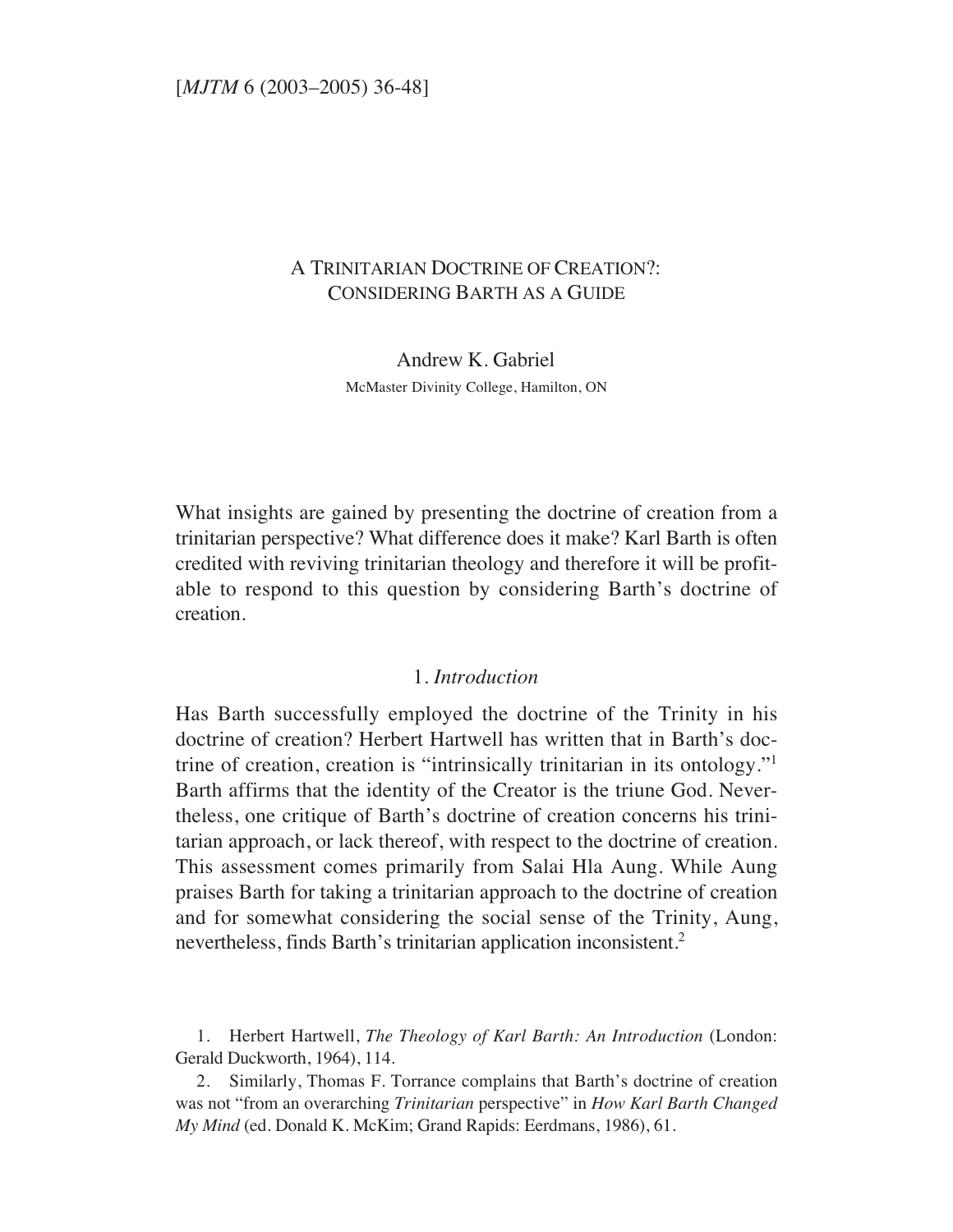# 2. *Image of God*

First, Aung considers Barth's teaching of the image of God and determines that Barth was correct to interpret the image of God in a social sense. Hugo Meynell similarly argues that Barth is consistent by interpreting the creation of human beings in the light of the covenant. Following a rejection of any analogy of being (*analogia entis*) between God and humanity, Barth argues that the image of God is not a matter of being but of relation. Man is given a covenant partner to remind him of the covenant with God. Meynell writes, the man-woman relation "is one of the clearest illustrations of the internal basis of creation in the covenant which is the very reason for its existence."3

Nevertheless, Aung argues that Barth erred by interpreting the image of God in a twofold fashion as an I-Thou relationship. Aung understands Barth to mean that "humans [were] created after the model of the Trinity" and Aung therefore believes that a truly trinitarian understanding of the image of God must be threefold.<sup>4</sup> Accordingly, he follows Elizabeth Frykberg's critique of Barth, which interprets the trinitarian image of God in a threefold fashion as an I-Thou-He/It relationship, with the third person being a child. Aung suggests that this threefold interpretation is concordant with concrete human relationships.

With respect to Aung's proposed advance regarding the image of God, the I-Thou-He/It model he subscribes too seems arbitrary, or at best a product of natural theology. The latter seems to be the case where he appeals to concrete human relationships. What would keep one from adding another fourth aspect or from supplying something else in place of the relation to the child? Perhaps in liberation theology one would wish to place a relation across cultural or racial boundaries into the image of God. Thus the model would be I-Thou-Other Culture.

Aung wrongly understands Barth to be interpreting the image of God in a twofold fashion, exclusively in terms of male/female relationships.5 The image of God is based only on an analogy—an analogy of

3. Hugo A. Meynell, *Grace versus Nature: Studies in Karl Barth's "Church Dogmatics"* (London: Sheed and Ward, 1965), 86.

4. Salai Hla Aung, *The Doctrine of Creation in the Theology of Barth, Moltmann and Pannenberg: Creation in Theological, Ecological and Philosophical-Scientific Perspective* (Regensburg: Roderer Verlag, 1998), 34-35, 268, 274.

5. Aung, *Doctrine of Creation*, 268. Cf. Gordon Watson, *God and the Creature: The Trinity and Creation in Karl Barth* (Brisbane: Uniting Church Print, 1995), 105.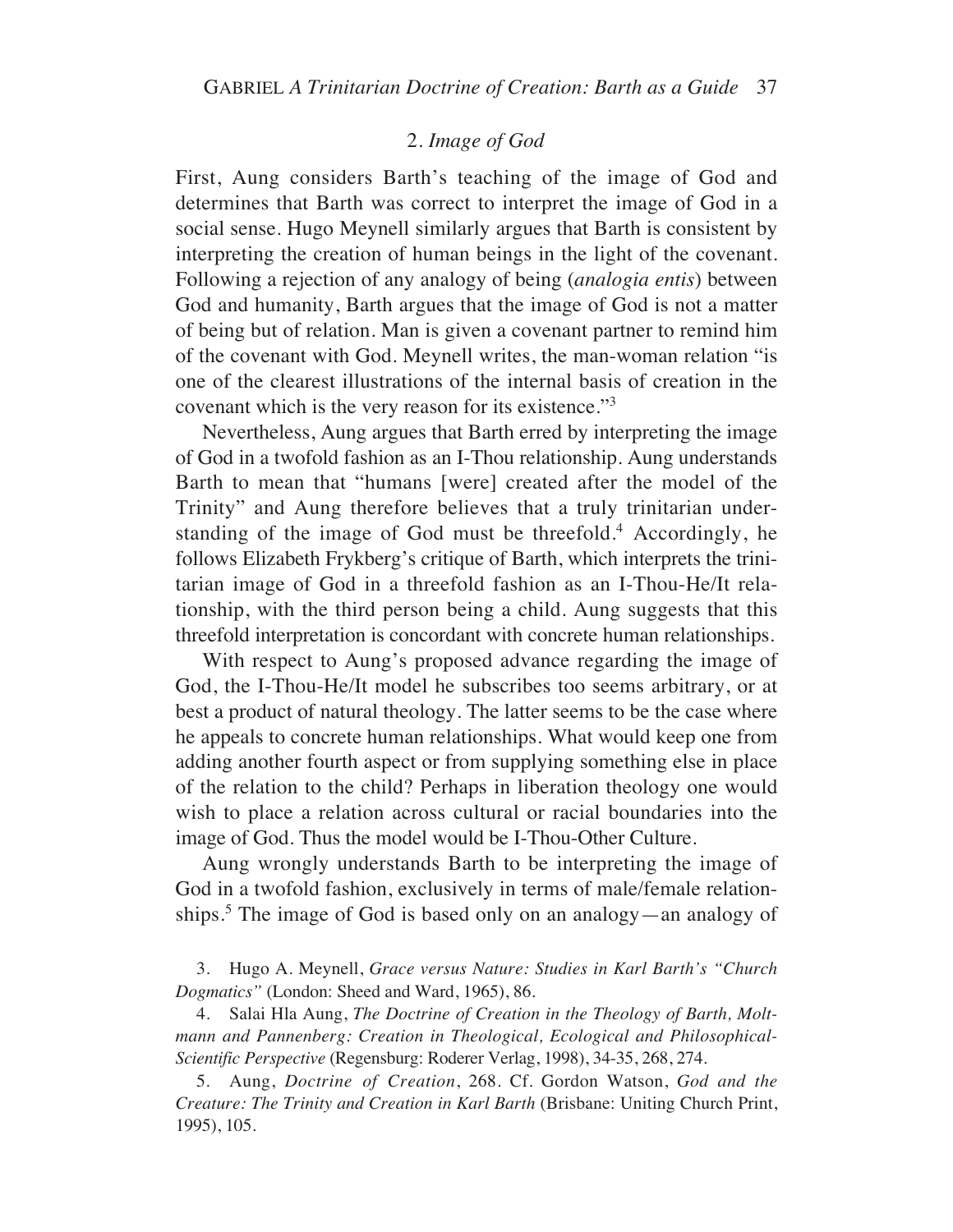relations. The image of God is found in differentiation and relationship: as God is uniquely and originally relational being, humans are made relational beings. This is seen in male and female relationships. All analogies point to discontinuity. Accordingly, Barth points out that there is no sexuality in God. Likewise, one should note that the divine persons are not individuals like humans and that humans do not have the perichoretic unity found among the divine persons. As the limits of analogy are understood, one can understand that Barth is not presenting a twofold interpretation of the image of God. Rather than searching for a threefold interpretation of the image of God, it is important to understand that Barth correctly recognizes the relational aspect of the image of God. No more than this is meant to be expressed in the idea of "I-Thou" relationships. It does not suggest that the image of God is only expressed in a relationship between two people, but rather simply that it is expressed in relationship. Focus should not be placed on the number three, or on a dual sexuality. The analogy is of "free differentiation and relation."6

Meynell also critiques Barth's understanding of the image of God in humans. Meynell finds Barth's insight that the image of God pertains to relationship valuable but finds no reason to accept this as the exclusive definition of the image of God unless one, like Barth, rejects the *analogia entis*. 7

I agree in part with Meynell's critique of Barth's understanding of the image of God. There is no reason to define the image of God exclusively in terms of relationality. Such concepts as creativity, for example, still seem plausible. With respect to Gen 2:24, which Barth was interpreting, the image of God is found within the context of creativity. In addition, this concept agrees with Barth's christological insight that Jesus Christ takes part in creating. However, in contrast to Meynell, this challenge to the exclusive definition of the image of God does not require an acceptance of the analogy of being. G.W. Bromiley also critiques Barth

6. Karl Barth, *Church Dogmatics* (general translation editors: G.W. Bromiley and T.F. Torrance; Edinburgh: T. & T. Clark, 1957–1975), vol. III/1, 185 (subsequent references to *Church Dogmatics* will refer to the volume and part numbers, e.g., *CD* III/1).

7. Meynell, *Grace versus Nature*, 174.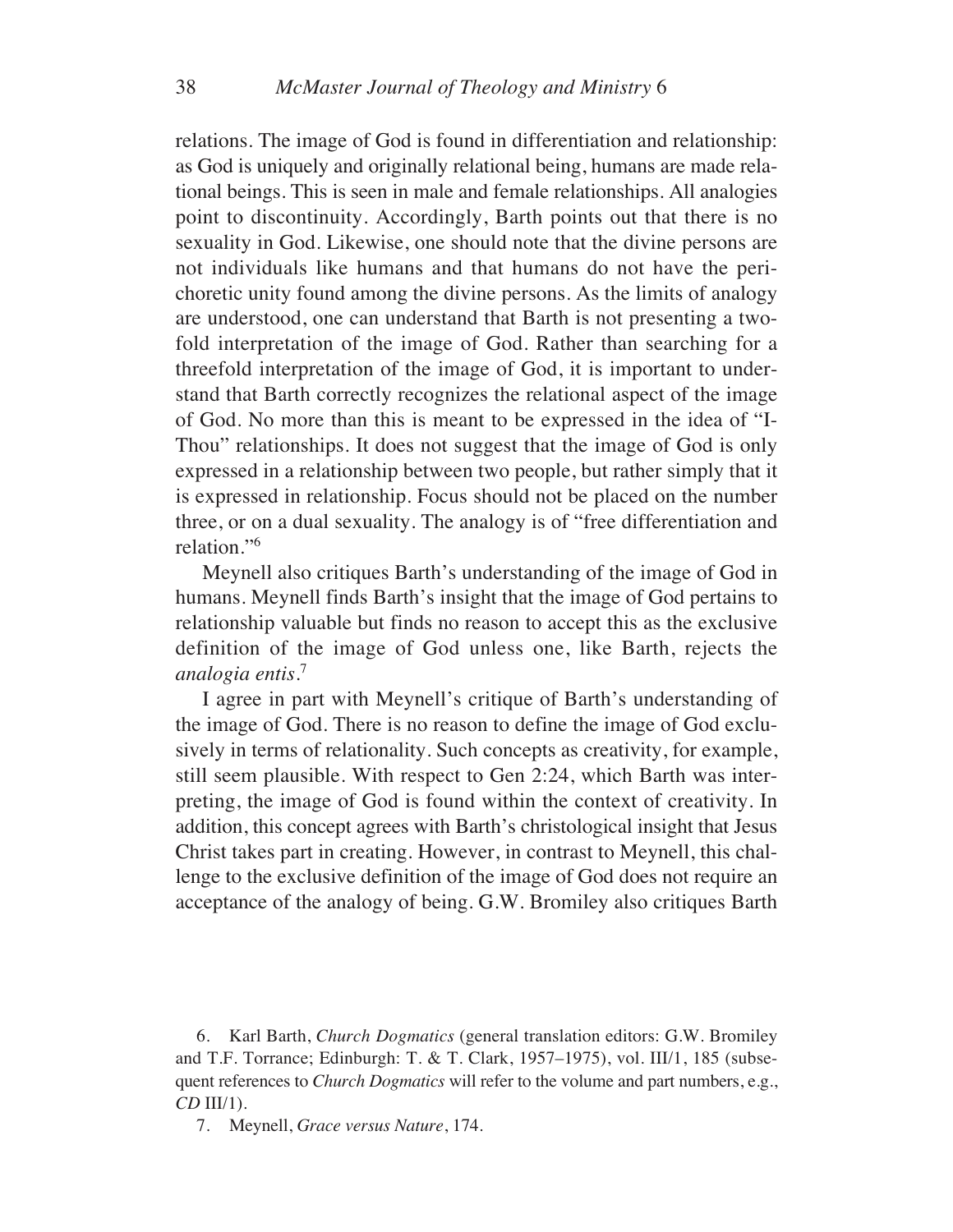for interpreting the image of God exclusively in terms of relationship, however without affirming an analogy of being.<sup>8</sup>

## 3. *Sphere of God*

Secondly, Aung censures Barth for presenting God as being in a different sphere from the world.<sup>9</sup> Barth was successful in applying the trinitarian formula so that creation was not viewed as a necessary work of God (that is, since God eternally has inner trinitarian fellowship, God did not need to create something to love or relate to). However, in so doing, Aung argues, Barth separates God from the world. Similarly, H. Paul Santmire finds that, according to Barth, God's immanence in the created world is limited to heaven, that is "in the realm of the spiritual, with the angels, not on earth."<sup>10</sup> Along this line of thought, Norman Young labels Barth's doctrine of creation "transcendentalist."<sup>11</sup> Aung finds this problem overcome in Jürgen Moltmann's trinitarian panentheism.

Aung's criticism that Barth presents God as outside the sphere of creation must be qualified. Barth indeed speaks of God as "outside" creation and as having a "divine space" distinct from "creaturely space."<sup>12</sup> However, these affirmations are made in a metaphorical or ontological sense rather than a spatial sense, that is, to say that creation is distinct from God and God exists without creation before he creates. Similarly, Vladimir Lossky notes (quoting St. John of Damascus), creation "is of another nature than God. It exists outside of God, 'not by place but by nature.'"13 Furthermore, Hartwell finds Barth teaching that we learn in Jesus Christ's relationship with God his Father that "there is

8. G.W. Bromiley, "Karl Barth," in Philip Edgcumbe Hughes (ed.), *Creative Minds in Contemporary Theology* (Grand Rapids: Eerdmans, 1966), 54.

9. Aung, *The Doctrine of Creation*, 270-71.

10. H. Paul Santmire, *The Travail of Nature: The Ambiguous Ecological Promise of Christian Theology* (Philadelphia: Fortress Press, 1985), 154

11. However, Norman Young suggests that this applies most appropriately to Barth's earlier theology of the 1920s when Barth was most concerned with God's deity, in *Creator, Creation and Faith* (Philadelphia: Westminster, 1976), 84.

12. For example, Karl Barth, *Dogmatics in Outline* (trans. G.T. Thomson; London: SCM Press, 1949), 43-46; I/1, 142; II/1, 536; III/1, 25, 43, 70-71, 97, 349; 3/3, 436ff.

13. Vladimir Lossky, *Orthodox Theology: An Introduction* (trans. Ian and Ihita Kesarcodi-Watson; Crestwood, NY: St. Vladimir's Seminary Press, 1978), 51.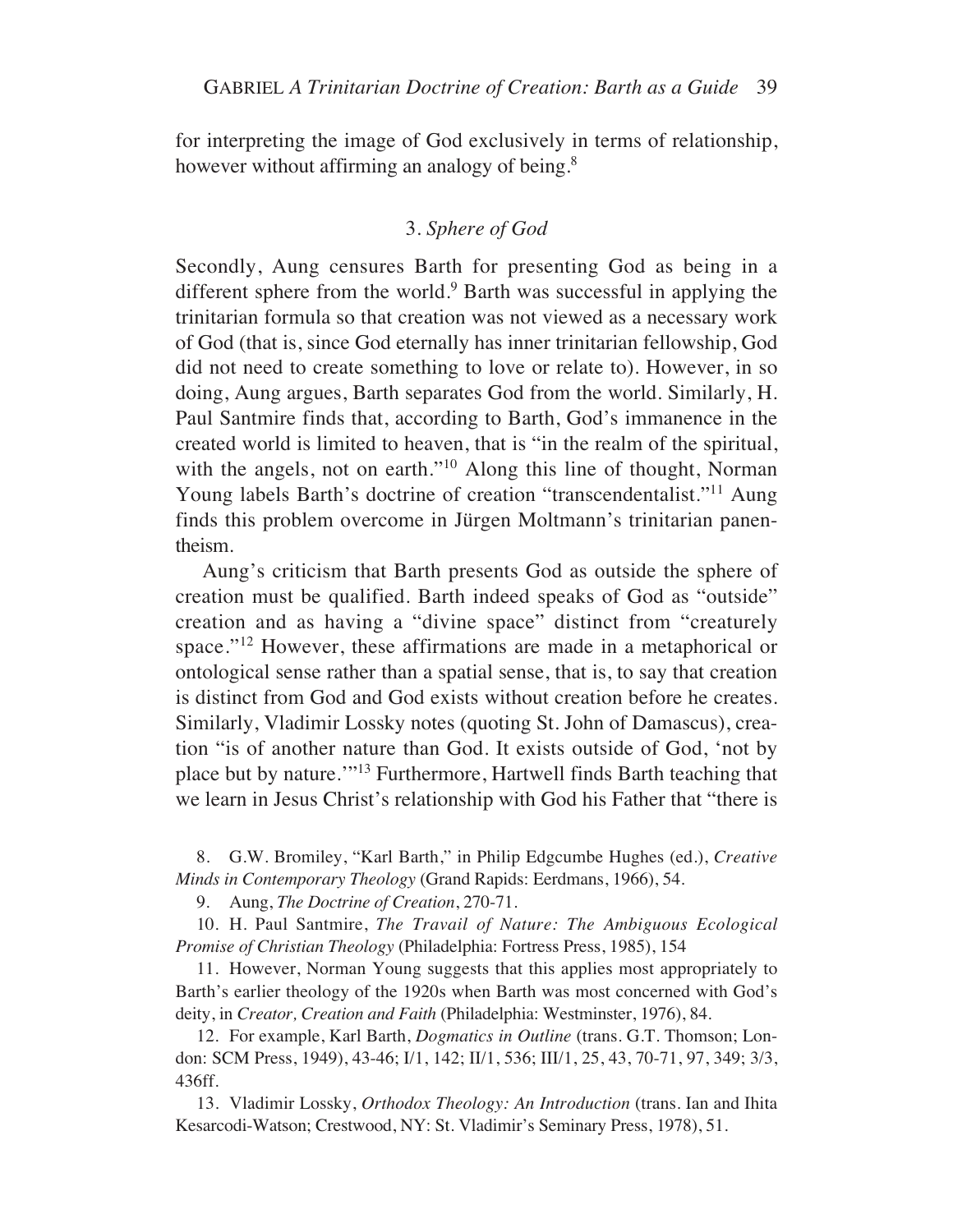a sphere in which God acts and reveals Himself apart from His own sphere."<sup>14</sup> Accordingly, it may be added that, in some sense, God the Father is the one who is outside the sphere of creation.

God's close relation with our created sphere is indicated by the fact that "God is with us" in Jesus Christ. Barth is well aware of this. For example, Barth writes, "In Jesus Christ there is no isolation of man from God or of God from man."15 As a result, even though Barth speaks of God's place being heaven (as Santmire has noted), Barth concludes that "so surely is something done on earth as subsequently and from heaven that it too becomes the place of God."16 Oddly enough, before his criticism, Aung had recognized that, according to Barth, God is continually with us through his Word. Thus, Aung writes, "God does not reside in remote transcendence far away from the world," and "Through the incarnation the whole creation has been lifted up into the realm of God Himself. Creation is no longer outside of God, but lies within the being of God."17

Furthermore, when Barth discusses God's omnipresence he speaks of our space existing within God's space, God surrounding creation, and even creation existing in God.18 For Barth, creation is certainly not without or apart from God. The assertion that God is with creation is indeed central to Barth's doctrine of creation and is expressed in his thesis that the covenant is the internal basis of creation. Barth writes, "It would be a strange love that was satisfied with the mere existence and nature of

14. Hartwell, *The Theology of Karl Barth*, 113.

15. Karl Barth, *The Humanity of God* (trans. John Newton Thomas and Thomas Wieser; Richmond: John Knox Press, 1960), 46.

16. Barth, *CD* III/3, 444.

17. Aung, *The Doctrine of Creation*, 49-50, 67. Also see John Thompson who notes how Barth claims we can only speak of the Son of God as *logos ensarkos*, in John Thompson, *Christ in Perspective: Christological Perspectives in the Theology of Karl Barth* (Grand Rapids: Eerdmans, 1978), 98ff., 102ff.

18. Barth, *CD* I/2, 162; II/1, 411, 475-477, 500, 503. It should be noted that Barth does not go to the extent of Jürgen Moltmann, who speaks of creation as kenosis in the sense of God withdrawing himself to create a space (nothingness) in which God creates the world. See Jürgen Moltmann, *The Trinity and the Kingdom of God: The Doctrine of God* (trans. Margaret Kohl; London: SCM Press, 1981), 108-111; *idem*, *God in Creation* (trans. Margaret Kohl; London: SCM Press, 1985), 86-90; and *idem*, "God's Kenosis in the Creation and Consummation of the World," in John Polkinghorne (ed.), *The Work of Love: Creation as Kenosis* (Grand Rapids: Eerdmans, 2001), 145-46.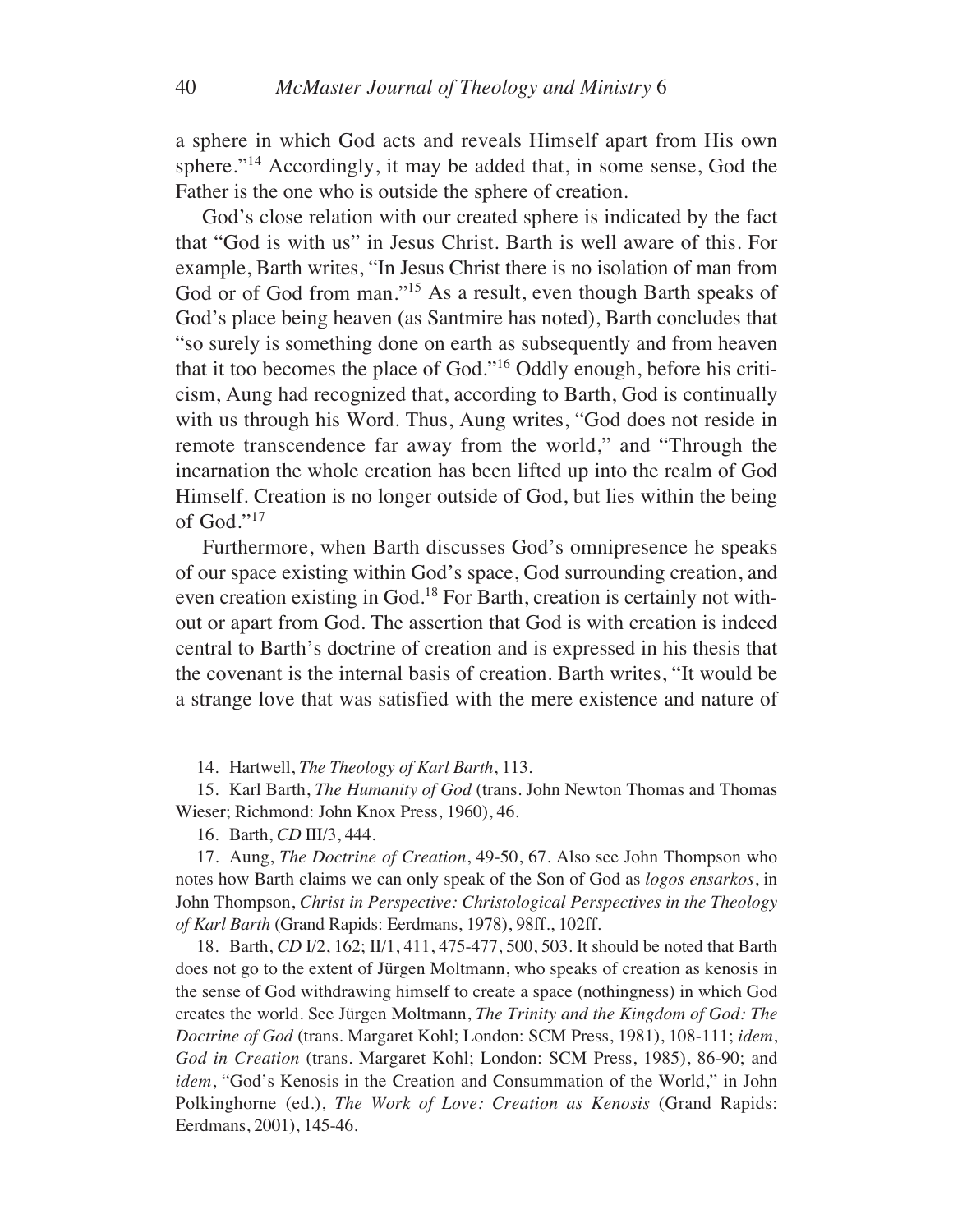the other, then withdrawing, leaving it to its own devices. Love wills to love."<sup>19</sup> It is central in Barth's thought that the Creator creates a relationship.

Where Aung finds what he perceives as Barth's fault corrected in Moltmann's panentheism, I suspect that Aung finds a lack in Barth's pneumatology.20 However, although Barth does not discuss the Holy Spirit explicitly to any great extent within his doctrine of creation, the ideas are certainly there, as expressed in divine action, and Barth has much to say regarding the Holy Spirit in later volumes of *Church Dogmatics*.

#### 4. *Modalism*

Thirdly, Aung argues that Barth's concern of safeguarding the unity of God causes him to present God modalisticaly in His relationship with the world. Aung suggests that an inconsistency results from Barth's concern:

On the one hand Barth presents God in a trinitarian sense when the subject becomes a question of divine mode of being in His self-revelation and the relationship between the being of God and the creation of the world. On the other hand he presents God in an absolute monotheistic sense when it becomes a question about the unity of  $God.<sup>21</sup>$ 

It may be said that Aung is justified in saying that Barth is concerned with safeguarding the unity of God. Barth is not, however, a modalist. Aung himself notes the activity between the divine persons in creation (at least between the Father and Son) as expressed by Barth. Rather, Aung's preference for a social doctrine of the Trinity leads him to this critique. We will further consider how Barth presents the Trinity in the context of the doctrine of creation below.

19. Barth, *CD* III/1, 95.

20. Cf. Webster, who notes that those who complain that Barth lacks "an adequately triune account of God as creator and God's relation to creation" often do so because they feel something is lacking in Barth's pneumatology, in John Webster, *Barth* (Outstanding Christian Thinkers; London: Continuum, 2000), 111. Cf. also, Colin E. Gunton, *The Triune Creator: A Historical and Systematic Study* (Grand Rapids: Eerdmans, 1998), 180.

21. Aung, *The Doctrine of Creation*, 270.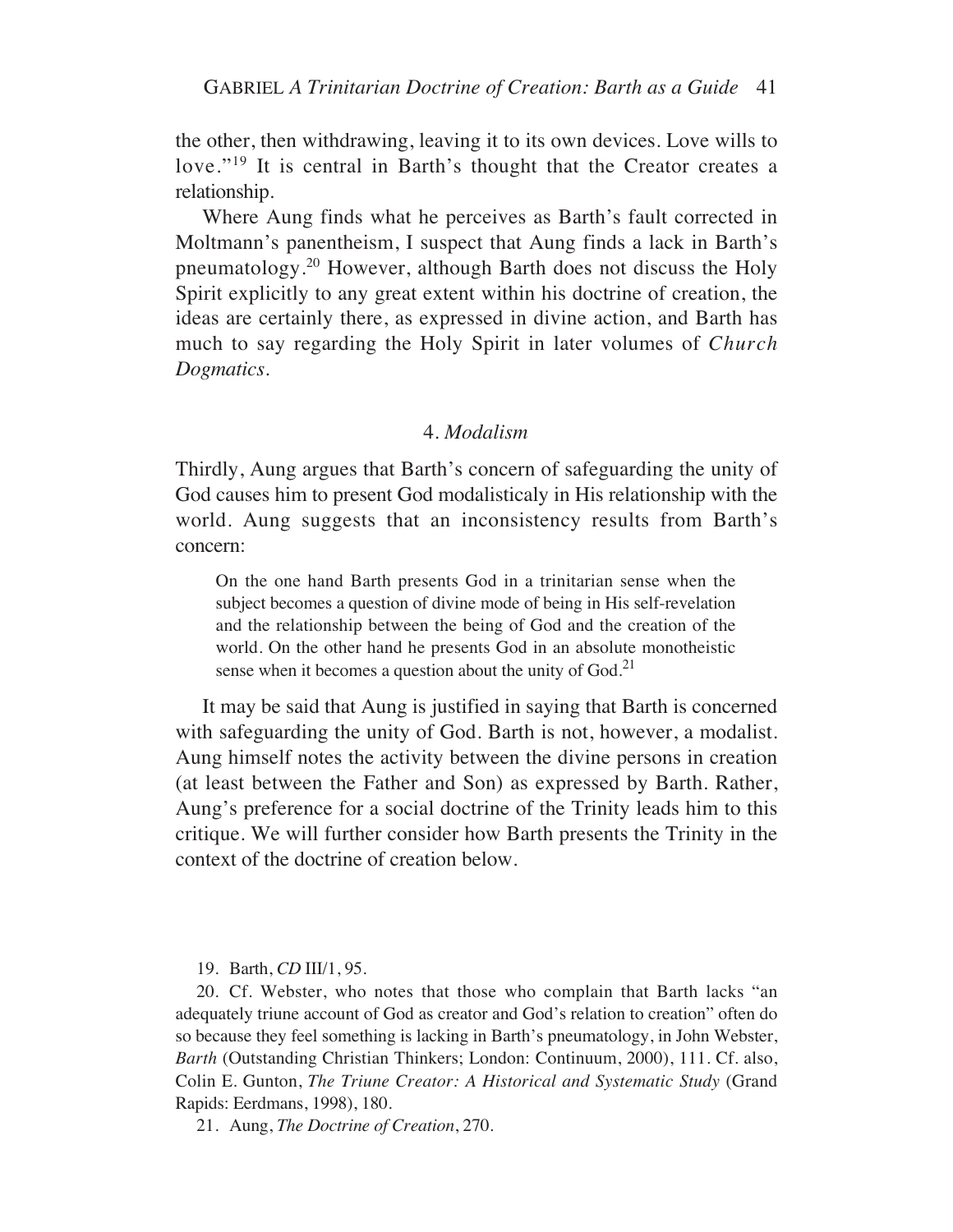#### 5. *Binary Divine Creativity*

Lastly, Aung finds that Barth's trinitarian approach is inconsistent in his discussion of divine activity in creation. Aung suggests that Barth's discussion is binary, not trinitarian, because Barth only discusses the role of the Father and Son. Aung writes, "the Father appeared as the one who gave the command and the Son was seen as the one who executed and fulfilled the command. The third person is missing in the process."<sup>22</sup> Aung believes that Barth's "overemphasis on the place of Christ"23 hindered Barth from consistently following his trinitarian approach in this area.

Aung was wise to note the binary character of divine creative activity in Barth's work. However, Barth does not totally neglect the role of the Holy Spirit—that is, Barth's understanding of creation is, in fact, trinitarian. Aung's critique again stems from his following the social model of the Trinity, which conflicts with Barth's bestowal model.

### 6. *The Father*

As there are three temporal phases—creation, reconciliation, and redemption—Barth appropriates the first, that is, the role of Creator, to God the Father.<sup>24</sup> That is, the Father is seen to have the dominant role in the work of creation, which makes it most appropriate to identify him as the Creator. This does not deny the existence or the roles of the Son and Spirit in creation. Creation is not exclusive to the Father because there are not three gods. $25$  The works of the Trinity are indivisible externally—"*opera trinitatis ad extra sunt indivisa*."26 According to Barth, "the particular stress on one of God's modes of being never implies its separation from the others." The doctrine of *perichoresis* "states that the divine modes of being mutually condition and permeate one another so completely that one is always in the other two and the other two in the one." This

implies both a confirmation of the distinction in the modes of being, for none would be what it is (not even the Father) without its co-existence

- 22. Aung, *The Doctrine of Creation*, 269.
- 23. Aung, *The Doctrine of Creation*, 269.
- 24. Barth, *CD* I/1, 398; III/1, 11, 49, and passim.
- 25. Barth, *CD* III/1, 49.
- 26. Barth, *CD* I/1, 442; III/1, 49.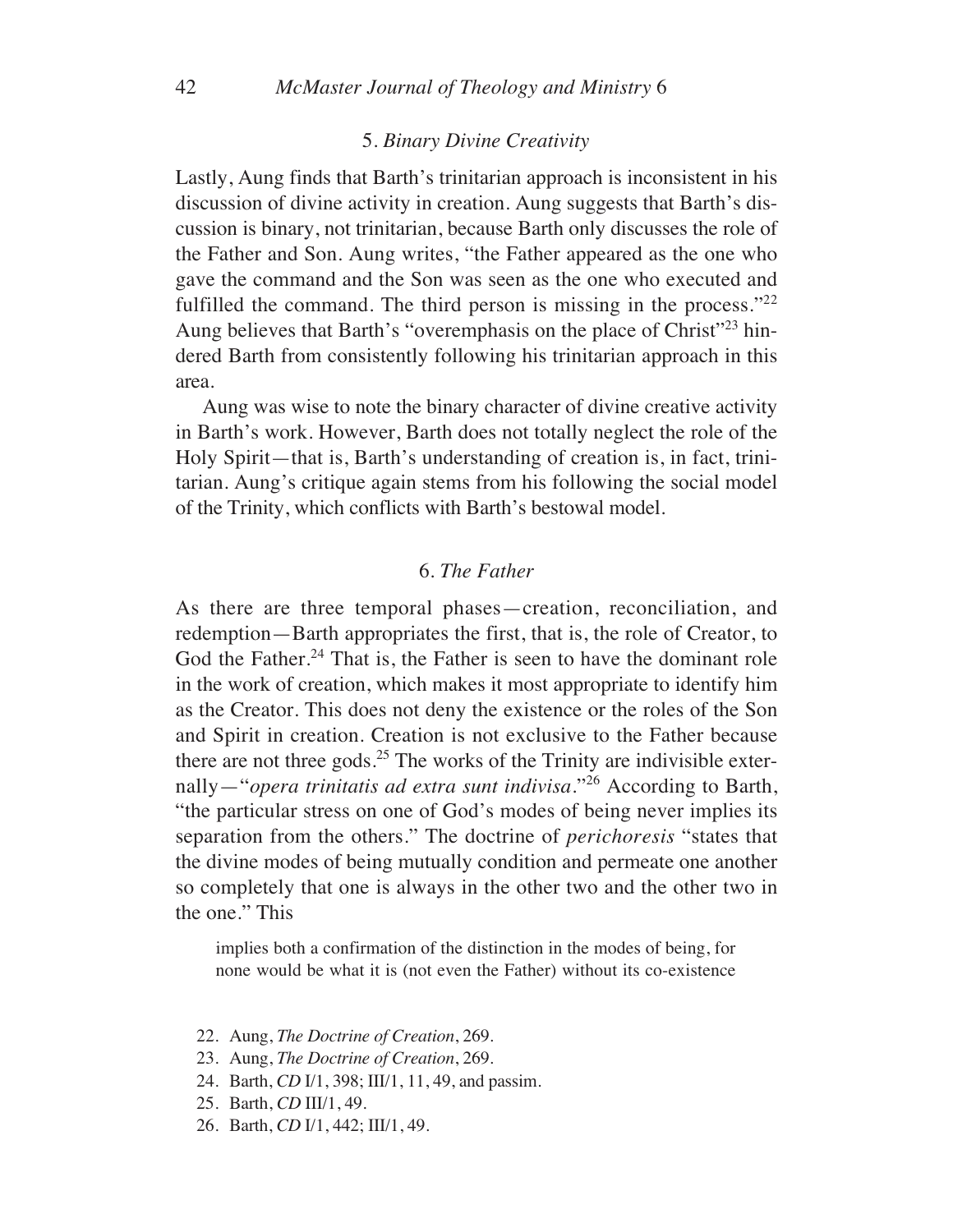with the others, and also a relativisation of this distinction, for none exists as a special individual, but all three "in-exist" or exist only in concert as modes of being of the one God and Lord who posits Himself from eternity to eternity.<sup>27</sup>

Hence, when Barth speaks of God the Father as the Creator, he means God the Father with the Son and Holy Spirit. This appropriation speaks of both the intercommunity of the divine persons and their distinctions.

Barth concedes that he does not find the equation of "Father" and "Creator" in Scripture, $28$  but he wishes to conform to the creed which first speaks of the act of creation in context of the Almighty Father. Barth justifies and affirms the appropriation of creation to the Father by means of an analogy of relations. "Creation is the temporal analogue, taking place outside God, of that event in God Himself by which God is the Father of the Son."29 The Father is the eternally unoriginate origin, as he is temporally the uncreated Creator. This is an analogy of roles or relations. It is "a reflection, a shadowing forth of this inner divine relationship between God the Father and the Son."30 Creation is the Father's "originative activity *ad extra*."31 Already we begin to see that the role of the Holy Spirit is missing for it is only the relationship of the Father with the Son that has been considered.<sup>32</sup>

### 7. *The Son*

In accordance with Barth's doctrine of the Trinity, God the Son participated in the work of creation: "Jesus Christ is the Word by which

27. Barth, *CD* I/1, 370. Cf. 394, 442.

28. Barth, *CD* III/1, 49. This is interesting because in I/1 he refers to Deut 32:6 and Isa 64:7 which speak of the creative work of the Father (p. 389).

29. Barth, *Dogmatics in Outline*, 43. Cf. Barth, *CD* III/1, 49. Whitehouse notes that in Barth, creation "has some analogy to the eternal begetting of the Son by the Father whilst differing from this in its contingency and history," in Walter A. Whitehouse, "Karl Barth on 'The Work of Creation': A Reading of *Church Dogmatics*, III/1," in Niger Biggar (ed.), *Reckoning with Barth: Essays in Commemoration of the Centenary of Karl Barth's Birth* (London: Mowbrays, 1988), 46-47.

30. Barth, *Dogmatics in Outline*, 43. Cf. Barth, *CD* I/1, 397; III/1, 49.

31. Barth, *CD* III/1, 49.

32. When Barth argues that creation is not necessary because of relationality within God he also focuses only on the relationships of the Father and Son. See Barth, *CD* II/1, 667; III/1, 50, 183.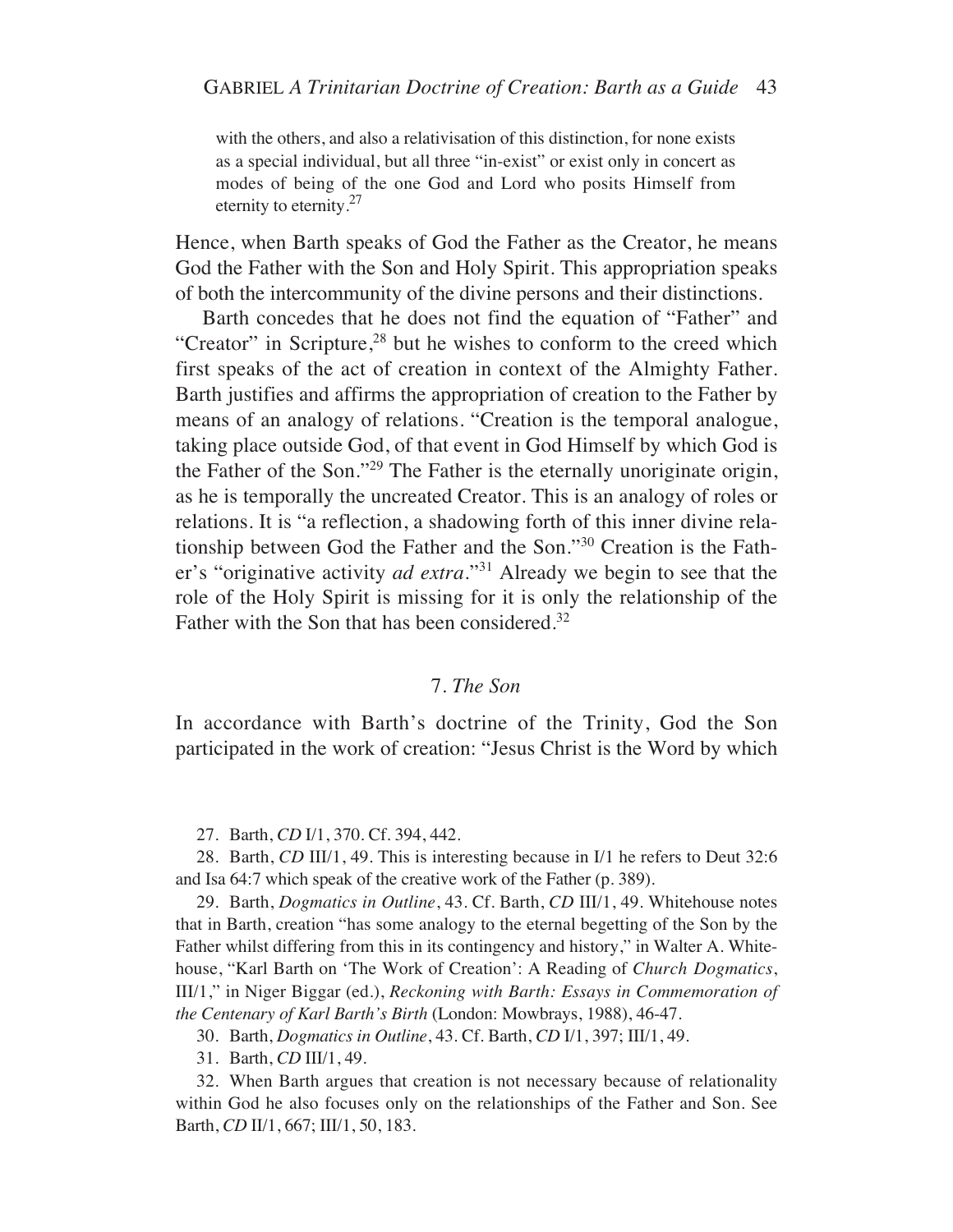God created the world out of nothing."33 Creation was in (*en*) and through (*dia*) Christ. This does not mean that Christ was just an administrator or helper doing the will of the Father. Nor was Christ an intermediate being. Rather, Barth interprets this to be an affirmation that Christ was the partner or associate of the Father in creation.<sup>34</sup> Jesus Christ is not an intermediate being between God and creation, but "He is the Mediator between God and man, like the 'wisdom' of the Old Testament."35 Proclamation of the Son's role in creation is an indirect affirmation of the *homoousios*. Following Athanasius, if Christ had a part in creation, he must be one essence with the Father.<sup>36</sup> To describe Jesus Christ as Creator is to proclaim him as Lord.

When Barth speaks of the Son as Creator, he means Jesus Christ. He states outright, "the world came into being, it was created and sustained by the little child that was born in Bethlehem."37 Barth believes that the New Testament writers and the Christian faith proclaims not simply the eternal Son, or *logos asarkos*, as the Creator, but Jesus Christ, the *logos ensarkos*. <sup>38</sup> This is so because Jesus Christ is the elected one, and this election is the beginning of all of God's works. As the elected one, Jesus Christ "is the eternal archetype and prototype of God's glory in His externalisation, the archetype and prototype of God's co-existence with another."<sup>39</sup>

## 8. *The Holy Spirit*

Clearly Barth should not deny that the Holy Spirit is involved in creation. This should follow from his doctrine of the Trinity. He is explicit in including the Holy Spirit when speaking of the identity of the Creator, that is, the Holy Spirit in God's being *ad intra*. Barth writes,

33. Barth, *CD* I/1, 442.

34. Barth, *CD* III/1, 52. This interpretation stands in contrast to Pannenberg's, who suggests that according to Barth "the Son's part is simply that it was with a view to the Son that the Father created us humans and our world" and that "Barth says nothing about the Son's own subjectivity" in the act of creation, in Wolfhart Pannenberg, *Systematic Theology*, II (trans. Geoffrey W. Bromiley; Grand Rapids: Eerdmans, 1991), 30.

35. Barth, *CD* III/1, 53.

- 36. Barth, *CD* I/1, 442, 447.
- 37. Barth, *Dogmatics in Outline*, 48.
- 38. Barth, *CD* III/1, 56-58.
- 39. Barth, *CD* II/1, 667.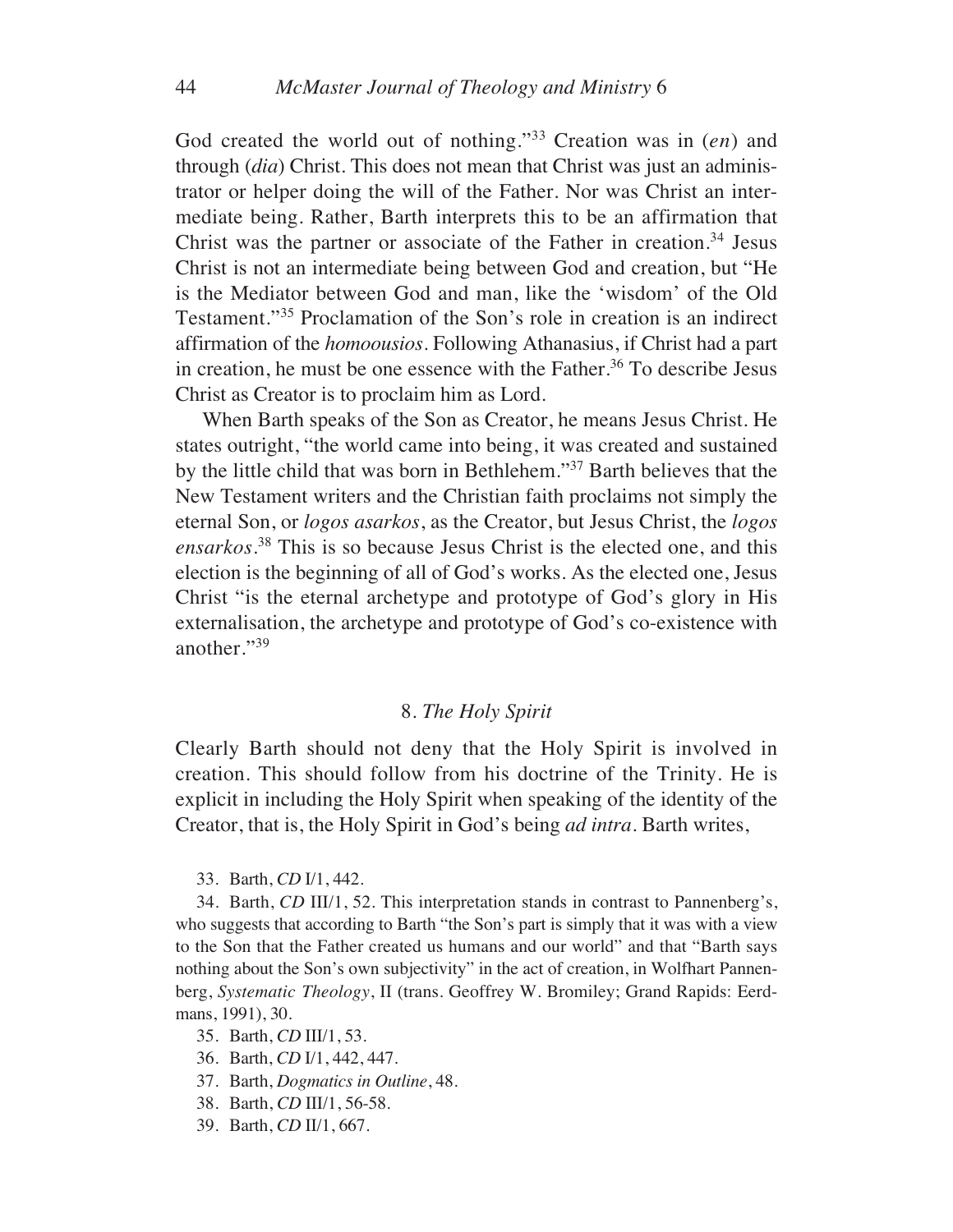The God who created heaven and earth is God "the Father," i.e., the Father of Jesus Christ, who as such in eternal generation posits Himself in the Son by the Holy Spirit, and is not therefore in any sense posited from without or elsewhere. It is as this Eternal Father, determined in the act of His free expression and therefore not from without but from within, deter-mining Himself in His Son by the Holy Spirit and Himself positing everything else, that He is also the Creator. $40$ 

Although this is in the context of creation, it only speaks of the Holy Spirit as the *identity* of the Creator.

As with the Son, the credal affirmation that the Holy Spirit is "the giver of life" likewise teaches the deity of the Holy Spirit. He is the breath of God by which things were made  $(P_s. 33:6)^{41}$  As part of the triunity of God, "without Him God could not partake of the name of Father and Creator."42 In the New Testament, the life-giving work of the Holy Spirit is seen as soterio-eschatological. However, Barth remarks, this is only so in light of the original life-giving work of the Holy Spirit. It presupposes the original creative work of the Spirit that is in fact found in the Old Testament. Here the Spirit, the breath of God, is seen as the giver and preserver of life.

It sounds as though Barth is attributing creative work to the Holy Spirit; however when Barth turns from exposition to dogmatics he fails to explicitly state that the Holy Spirit participates in the act of creation. In the context of creation, Barth speaks of the role of the Holy Spirit in terms of the relation of the Father and the Son. The Holy Spirit is the fundamental condition for the ground of creation, $43$  which is "the incarnate Word of God as the content and object of the eternal divine decree of grace."44 This decree of grace, and the resultant creative will of God, presupposes that "the unity, love and peace between God the Father and Son are not unsettled or disturbed but transcendently glorified by the fact that the Word of God becomes flesh, that in His Son God takes

- 40. Barth, *CD* III/1, 11. Cf. III/1, 49.
- 41. Barth, *CD* I/1, 427.
- 42. Barth, *CD* III/1, 49.

43. "It is God the Holy Spirit who makes the existence of the creature as such possible, permitting it to exist, maintaining it in its existence, and forming the point of reference of its existence. For it is He who in that counsel anticipates and guarantees its reconciliation with God and redemption by Him in the union of the Father and the Son." Barth, *CD* III/1, 56.

44. Barth, *CD* III/1, 58.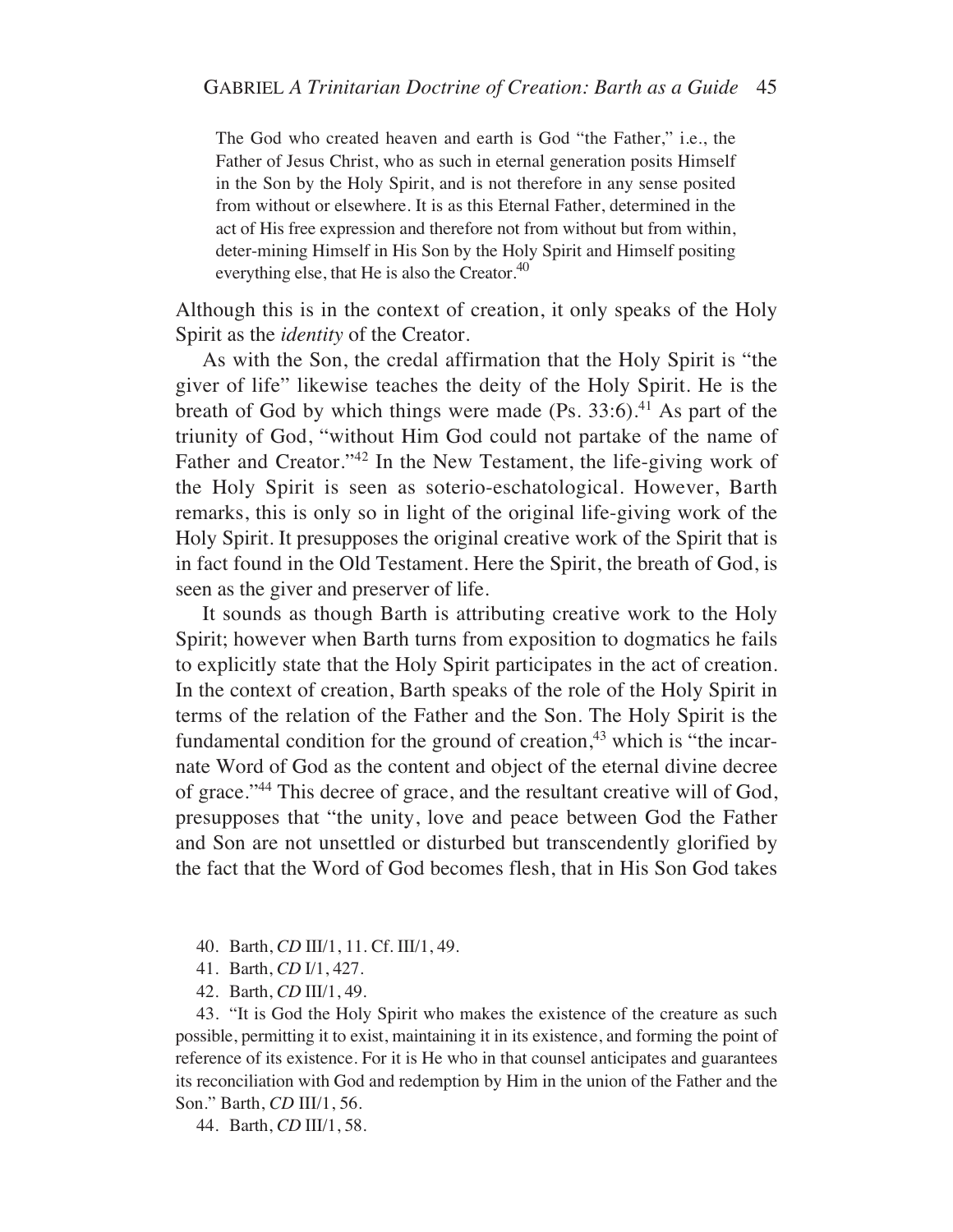to Himself man's misery…"45 It is here that Barth finds the role of the Spirit. The Spirit is the unity of the Father and the Son, and glorifies their fellowship. This, and only this, is the work of the Holy Spirit in creation.46 Only as the communion of the Father and Son does there exist in Him "the whole order of the relation between God the Creator and His creatures."47 Barth affirms that "There could be no creature, nor any creation, if God were not also the Holy Spirit and active as such, just as He is also the Father and the Son and active as such."<sup>48</sup> The Holy Spirit is the foundation of the unity between the Father and Son and thus the condition of the creative will and work of the Father and Son.49

We see that for Barth the role of the Holy Spirit in creation is actually passive. The Holy Spirit is a condition for original creation. Barth does not directly attribute divine creative activity to the Holy Spirit. With regards to Gen 1:2, which might have implied this, Barth posits that the Spirit brooding over the waters is not something that actually happened, but rather simply a caricature of myth.<sup>50</sup> Barth also does not work out the implications of the Old Testament passages that he refers to regarding the Holy Spirit as giver and preserver of life. Rather, he points to these as confirmation of his view that the Holy Spirit is the foundation for the existence of creation.

45. Barth, *CD* III/1, 58. Cf. Walter A. Whitehouse, *Creation Science and Theology: Essays in Response to Karl Barth* (Grand Rapids: Eerdmans, 1981), 13, who summarizes Barth: "The will of the Father and Son is made explicit by the Holy Spirit, and He is thus the intra-divine guarantee of the creature's existence. The communion of Father and Son is not disturbed but rather glorified by the existence of creatures."

46. "That this agreement exists and is valid is the work of the Holy Spirit in creation," Barth, *CD* III/1, 57.

- 47. Barth, *CD* III/1, 56.
- 48. Barth, *CD* III/1, 58.

49. Accordingly, as Thompson interprets Barth's understanding of the Holy Spirit's work in creation he is only able to speak of the Spirit as the condition, confirmation and guarantor of creation: "God the Father is the Creator, God the Son, the means and goal of creation, God the Holy Spirit, the one who particularly guarantees its existence." See John Thompson, *The Holy Spirit in the Theology of Karl Barth* (Princeton Theological Monograph Series 23; Allison Park, PA: Pickwick, 1991), 160.

50. Barth, *CD* III/1, 108.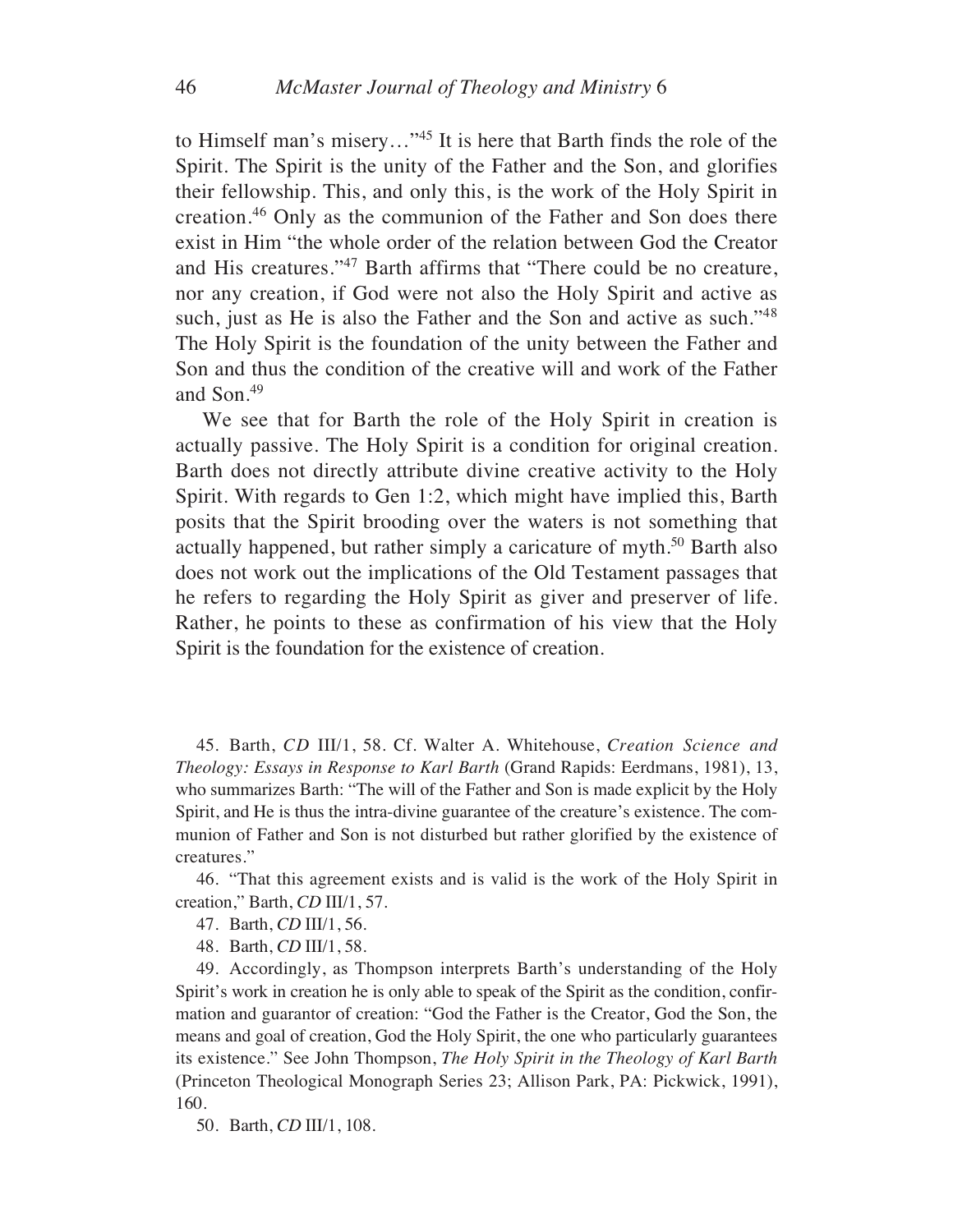Aung was correct to note the binary character of divine creative activity in Barth's work. Nevertheless, Barth does not explicitly deny this activity of the Holy Spirit, and its affirmation is certainly implied in his doctrine of the Trinity. There is no hint of modalism in Barth's doctrine of creation. The Creator is the Father, Son and Holy Spirit. However, it is this same doctrine of the Trinity that keeps Barth from explicitly stating the divine creative activity of the Spirit. Barth follows the Augustinian model of the Trinity. The Holy Spirit is viewed as the love or unity between the Father and the Son rather than as a divine person in his own right. It is this view of the personhood of the Holy Spirit that hinders Barth. Barth is able to speak of Jesus Christ, but not the Holy Spirit, as the co-creator with the Father. The Holy Spirit appears only as the foundation of this unified work.

## 9. *Conclusions*

It has been suggested that Barth, who ironically would be hailed as the father of contemporary trinitarian theology, is inconsistently trinitarian in his doctrine of creation. It has been suggested that Barth should have proposed a threefold understanding of the image of God. Rather, Barth has correctly interpreted—although perhaps incorrectly as an exclusive interpretation—the image of God in humans as relational. It has also been suggested that Barth presents God as separated from the sphere of creation, in particular in a different sphere from the earth (in contrast to heaven). This is an unjust critique however, for Barth speaks of God outside creation only to emphasize the Creator/creature distinction. Furthermore, Barth speaks of creation being in God's space and constantly reminds his readers that God is present with (and for) creation in Jesus Christ. This becomes clear as Barth argues that the covenant is the internal basis of creation: God creates relationship. Two further critiques of Barth are that he has modalistic tendencies and presents divine creativity in a binary fashion. These latter critiques stem from Aung's preference for a social doctrine of the Trinity. Barth is concerned with safeguarding the unity of God, but he is not modalistic. His doctrine of creation is assuredly trinitarian. Barth confesses that the identity of the Creator is the triune God. On the other hand, Barth does present the divine action of creation in a binary fashion, though he does not deny the role of the Holy Spirit in creation. Barth is limited to this binary presentation to divine creative activity due to his adherence to the bestowal model of